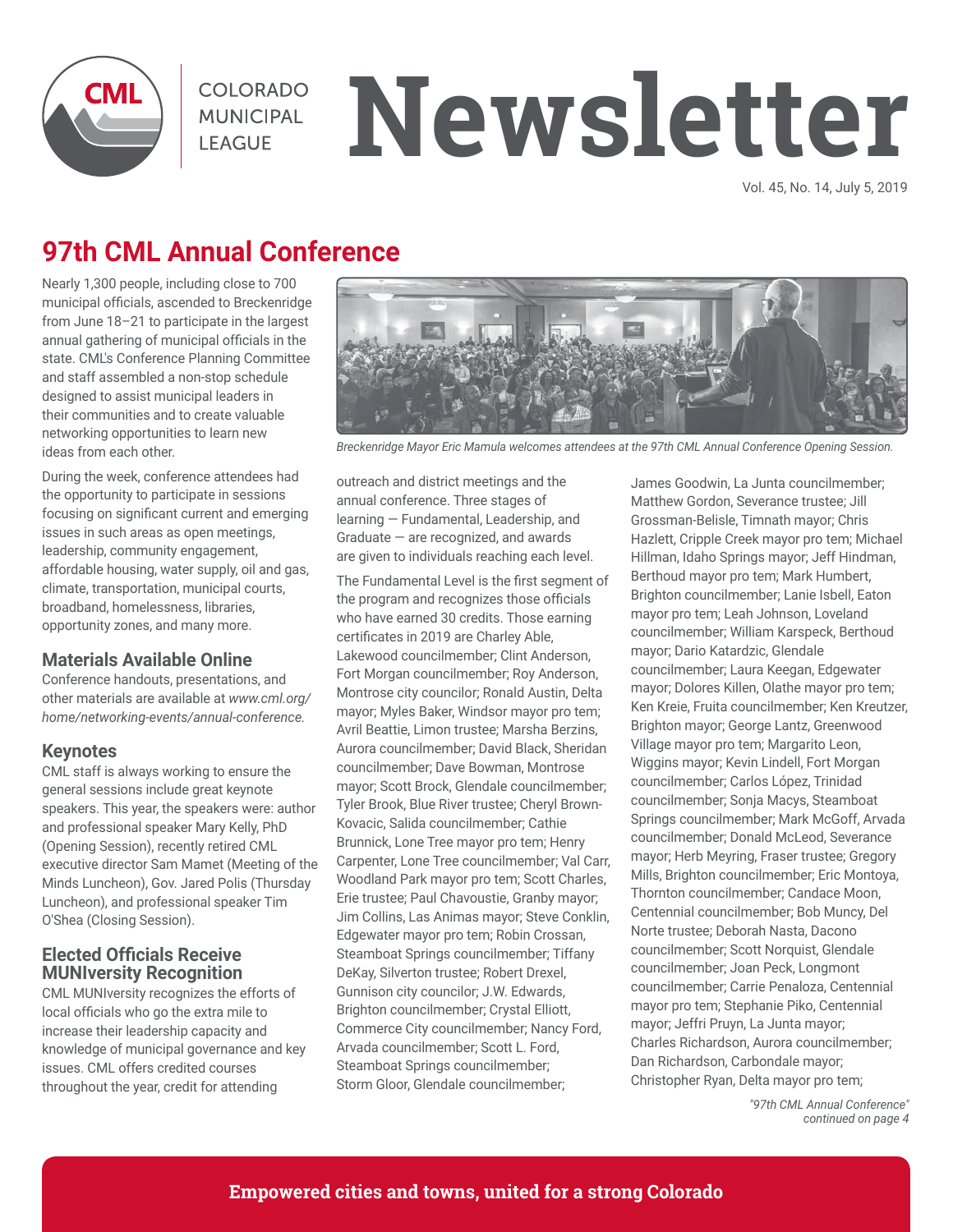#### **For Free**

The Town of Hudson's Marshal's Office has three surplus vehicles that were taken out of service. They are offered at no cost to any law enforcement agency: a **2010 Chevy Impala**  with emergency equipment (transmission slips while operating at temperature); a **2011 Chevy Impala,** with emergency equipment ("Check Engine" light is on and transmission will not shift under acceleration); and a **2010 Dodge Charger** ("Check Engine" light is on, no dash lights, and the light bar is not working). If interested, contact Chief Michael Maudlin at 303-536-9311.

## **Save the Date! Fall Attorneys Seminar**

The 2019 CML Annual Seminar on Municipal Law takes place **Sept. 27–28** at the DoubleTree by Hilton Greeley at Lincoln Park. This seminar provides expert Colorado-specific information that is directly relevant to the daily practice of municipal attorneys in the state, as well as opportunities to network with peers. Agenda for this program is being finalized and details will be provided in an upcoming *CML Newsletter.*

CML has contracted special lodging rates and online reservations and registration will be available on Monday, **July 8.** For more details, visit *bit.ly/2XIvUXG.*



#### COLORADO **MUNICIPAL Newsletter** LEAGUE

*CML Newsletter* (ISSN 7439903) is published biweekly by the Colorado Municipal League, 1144 Sherman St., Denver, CO 80203-2207, for Colorado's municipal officials. (USPS 075-590) Periodical postage paid in Denver, CO.

#### **Editor: Christine Taniguchi Circulation/mailing lists: Mark Vanderbrook**

POSTMASTER: Send address change form 3579 to Colorado Municipal League, 1144 Sherman St., Denver, CO 80203-2207; (p) 303-831-6411 / 866-578-0936; (f) 303-860-8175.

Subscription to *CML Newsletter* is offered as a portion of member dues. Cost to nonmembers is \$300 a year.

## **Classified Corner 2019 Opioid-related Bills and Other Funds**

Colorado creates new funding opportunities for municipalities to combat the opioid epidemic. Contact Meghan Dollar, CML legislative and policy advocate, at mdollar@cml.org for information on the programs listed below.



Senate Bills 008, 227, and 228, and House Bills 1009 and 1287 were developed in the Opioid and Other Substance Use Disorders Study Committee. Indicates potential multiple years of funding allocated at various levels. See bills for details.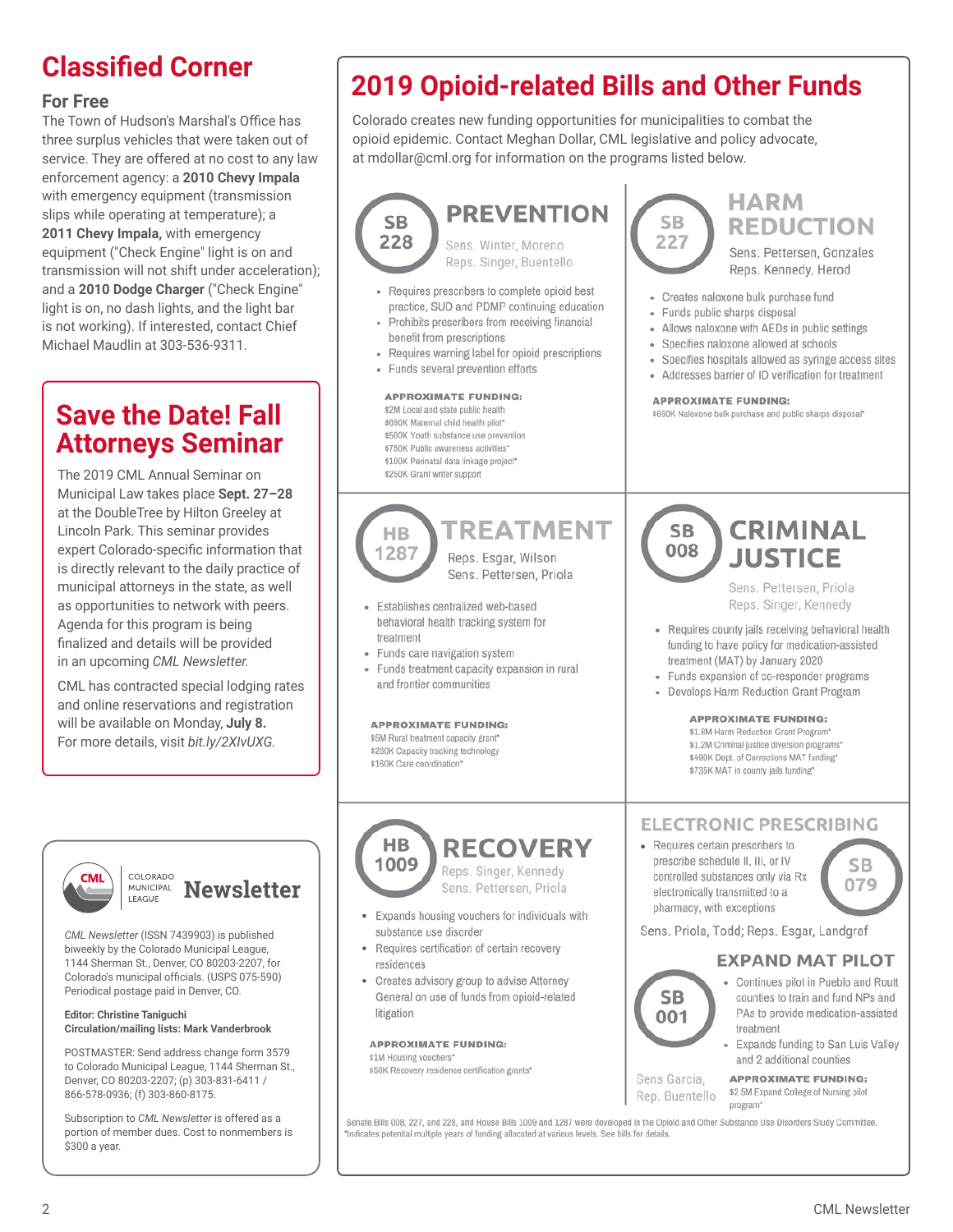## **Colorado Mayors Show Up for Opportunity Zones in Washington, D.C.**

*By Morgan Cullen, CML legislative and policy advocate*

On April 17, four Colorado mayors — Bob LeGare (Aurora), Dave Bowman (Montrose), Joe Baker (Dacono), and Keith Richel (Silt) — flew to Washington, D.C., to join President Donald Trump, Treasury Secretary Steve Mnuchin, and Housing and Urban Development Secretary Ben Carson at an opportunity zone conference with other state, local, tribal, and community leaders. Following the initial press conference, the mayors participated in a series of plenary and breakout sessions that will help shape and support opportunity zone development and investment across the country.

Enacted in 2017 as part of the tax reform package (Tax Cuts and Jobs Act) to help address uneven economic activity following the Great Recession, opportunity zones offer a federal tax incentive for investors to support economic disadvantaged communities through the deferral, reduction, and potential elimination of certain federal capital gains taxes.

Of the 8,700 nationally designated opportunity zones in the United States, 126 of them exist here in Colorado with at least one in nearly all of Colorado's 64 counties. From Sedgwick to



*OEDIT's Opportunity Zone Program Director Jana Persky answers a question from the audience at the 97th CML Annual Conference.*

Montezuma County and from Fort Morgan to Trinidad, the program offers the possibility of billions in potential investment opportunities across the state.

Through the Opportunity Fund program, investors are eligible for a deferment on their capital gains tax liability until the end of 2026. After five years, that tax liability is reduced by 10 percent. After seven years, it is reduced by 15 percent. If the money is invested for 10 years or more, all of the capital gains liability on the investment is eliminated, offering a significant investment tool for investors willing to venture into these emerging markets.

To assist local governments interested in marketing their opportunity zones, the State of Colorado has set up an Opportunity Zone Program Office, housed in the Office of



*Montrose Mayor Dave Bowman at the President's Opportunity Now Summit in Washington, D.C.*

Economic Development and International Trade (OEDIT), to support communities in this work.

In June, CML collaborated with OEDIT's Opportunity Zone Program Director Jana Persky on a very informative webinar on this topic as well as a session at our annual conference in partnership with the Economic Development Council of Colorado. To view this webinar, as well as a *Knowledge Now* (March 2019) on the subject, visit *www.cml.org*.

CML encourages all municipalities with a designated opportunity zone in their community to learn more about the program and the potential impacts it may have on their future economic development.

For additional resources, interested individuals can utilize the state's information available at *choosecolorado.com/oz*.

## **Colorado Oil and Gas Conservation Commission Meets**

On June 17 and 18, the Colorado Oil and Gas Conservation Commission (COGCC) met to begin the rulemaking process following the passage of SB 19-181. This process is projected to take close to a year and a half and cover many topics, including the hiring of additional administrative law judges (ALJs) and hearing officers (500 series), alternative site analysis, local government provisions, and cumulative impacts. Though the rulemaking process has just begun, there are already complications. Accordingly, the COGCC is currently unable to hire ALJs because Colorado's administrative procedures law does not authorize the COGCC to employ

them. To resolve this issue, amendments to the administrative procedures act will need to be made during the 2020 legislative session. In the meantime, COGCC staff has proposed that hearing officers currently employed by the commission should be empowered to make permitting decisions until changes at the legislative level can be made. No final decisions were made regarding this proposal or the rulemaking; the commission opted to continue the 500 series at the July 31 and Aug. 1 hearing.

With this development, it is unclear what the next steps for the COGCC may look like; however, CML staff is actively engaged and monitoring developments. We are committed to providing members regular updates so impacted municipalities have all the necessary information.

You can receive these updates by signing up for our CML oil and gas newsletter at *www.cml.org/home/publications-news/ cml-newsletter.*

Please contact Brandy DeLange at bdelange@cml.org or 303-831-6411 with any questions about SB 19-181 or the rulemaking process.

## **Rifle Adopts the Standardized Sales Tax Definitions**

Rifle joins the 48 self-collecting sales tax municipalities having adopted the standardized sales tax definitions in their local tax code. This continues the work undertaken by the municipal tax and finance administration community, originating with a request by the legislature (SJR 14-038) to work on a uniform set of sales tax definitions that could be adopted in the self-collecting jurisdictions for tax simplification.

The following are the cities or towns that have previously adopted the definitions: Alamosa, Arvada, Aspen, Aurora, Avon, Black Hawk, Boulder, Broomfield, Cañon City, Carbondale, Centennial, Cherry Hills Village, Cortez, Craig, Crested Butte, Dacono, Denver, Edgewater, Englewood, Evans, Federal Heights, Fort Collins, Frisco, Golden, Glenwood Springs, Greeley, Greenwood Village, Gunnison, Gypsum, La Junta, Lamar, Littleton, Longmont, Louisville,

Montrose, Mountain Village, Mt. Crested Butte, Northglenn, Parker, Sheridan, Silverthorne, Snowmass Village, Steamboat Springs, Timnath, Vail, Westminster, Wheat Ridge, and Windsor.

CML would like to congratulate the staff, appointees, and elected officials of Rifle for their work and leadership in adopting their ordinances. We now have a total of 49 selfcollecting municipalities that have adopted.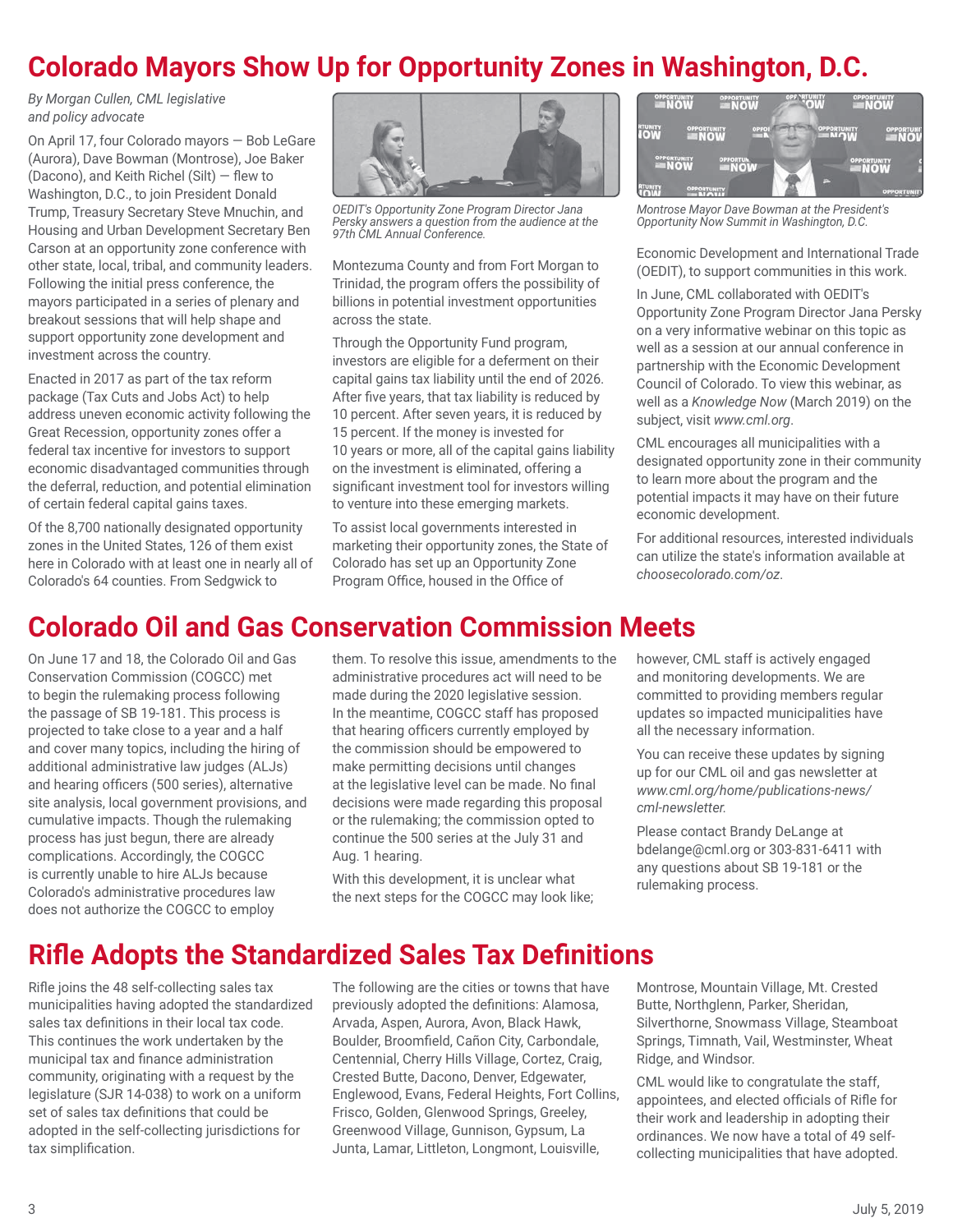#### *"97th CML Annual Conference" continued from page 1*

Victor Salazar, La Jara trustee; Matthew Salka, Bayfield mayor; Anita Seitz, Westminster mayor pro tem; Steve Skadron, Aspen mayor; Rob D. Smith, Olathe mayor; Willie Spaedt, Garden City trustee; Janet Spangenberg, Edgewater councilmember; Kristin Stephens, Fort Collins councilmember; Connie Sullivan, Lyons mayor; Kara Swanson, Edgewater councilmember; George Teal, Castle Rock councilmember; Harold Thomas, Federal Heights councilmember; J.R. Thompson, Rocky Ford mayor; Orville Tonsing, Holyoke mayor; Austin Valdez, La Jara trustee; Mike Waid, Parker mayor; and Kirby Wallin, Brighton councilmember.

The Leadership Level is the next level and recognizes those elected officials who have earned 60 credits. Those recognized and receiving pins and certificates for 2019 are Todd Brown, Telluride mayor pro tem; Bruce Brown, Cripple Creek mayor; Pauline Christensen, Longmont mayor pro tem; Bette Maurer, Ouray councilmember; Samantha Meiring, Firestone trustee; Kathi Meyer, Steamboat Springs council president pro tem; Adam Paul, Lakewood mayor; John Ponikvar, Craig mayor; Ron Rakowsky, Greenwood Village mayor; Larry Strock, Lochbuie trustee; Ricky Teter, Commerce City mayor pro tem; Dan Torres Jr., Sterling mayor; Wade Troxell, Fort Collins mayor; Donna Wall, Julesburg trustee; Ron Weidmann, Centennial councilmember; Heidi Williams, Thornton mayor; and Larry Zaragoza, La Jara mayor.

Lastly, plaques were given to Graduate Level elected officials, each having completed 100 hours or more of training. They are George Heath, Firestone trustee; Ramey Johnson, Lakewood councilmember; Lisa Northrup, Fort Morgan mayor pro tem; David E. Ott, Lochbuie mayor pro tem; Eileen Waldow, Fraser mayor pro tem; and Colleen G. Whitlow, Mead mayor.

#### **Attorneys**

The CML Municipal Attorneys Section hosted several Continuing Legal Education (CLE) accredited sessions at the conference. More than 100 attorneys representing municipalities statewide attended.

The Attorneys Section elected new officers: President Robert Sheesley, Commerce City attorney; Vice President Carrie Daggett, Fort Collins city attorney; Secretary-Treasurer Doug Marek, Greeley city attorney.

#### **Special Happenings**

On Wednesday, mayors from around the state packed the Imperial Ballroom at Beaver Run Resort and Conference Center for the Mayors' Mingle — an opportunity to discuss challenges, successes, and spend time networking. On Thursday, a special reception was held with Sam Mamet, CML's recently retired executive director.

#### **Fun Run Results**

Congratulations to the winners of the CML Annual Fun Run and Walk. The top three female finishers were Kari Distefano, Rico town manager; Amber Blake, Durango assistant city manager; and Tara Tubb, Colorado Department of Local Affairs program manager. The top three male finishers were Ken Sherbenou, Montrose Recreation District executive director; Kevin Daniel, guest of Alamosa Councilmember Kristina Daniel; and Matt Michel, Wellington trustee.

#### **Municipal Heroes**



At the Thursday Luncheon, the two recipients of the CML Municipal Hero Award were recognized: Brad Doherty, Branson water commissioner, and Jamie Dominguez, Alamosa resident. Visit *www.cml.org/home/networkingevents/annual-conference* to view videos of the two recipients. Following the awards, CML Executive Director Kevin Bommer announced that the CML Executive Board approved rebranding the Municipal Hero Award starting in 2020. The award will become the Sam Mamet Person of the Year Award and will be presented at the Thursday Luncheon next year. More details will be announced early in 2020.

### **CML Board and Officers Elected**



CML Executive Board members were elected at the Annual Business Meeting held at the conference on June 20. The new board convened following the meeting and elected new executive officers.

Elizabeth (Liz) Hensley, Alamosa mayor pro tem, was elected president of CML for 2019– 2020. Robert (Bob) Widner, Centennial city attorney, was elected vice president, and Kathi Meyer, Steamboat Springs council president pro tem, was elected secretary-treasurer. Wade Troxell, Fort Collins mayor, will serve as immediate past president.

Six new board members were elected and six incumbents were reelected. The new board members are Barbara Bynum, Montrose mayor pro tem; Greg Caton, Grand Junction city manager; A.J. Euckert, Dacono city manager; John Kettling, Deer Trail trustee; Christian Morgan, Kersey town manager; and Russell Stewart, Cherry Hills Village mayor. Those reelected to the board are Kendra Black, Denver councilmember; Cathie Brunnick, Lone Tree mayor pro tem; Elizabeth (Liz) Hensley, Alamosa mayor pro tem; Dale Hall, Greeley councilmember; Jessica Sandgren, Thornton councilmember; and Robert (Bob) Widner, Centennial city attorney.

#### **Colorado Association of Ski Towns Elects New Officers**

At the Colorado Association of Ski Towns (CAST) meeting on Thursday, June 20, the CAST membership held board elections. The new CAST Board of Directors are President Dean Brookie, Durango councilmember; Vice President Dara MacDonald, Crested Butte manager; Secretary/Treasurer Rick Holman, Breckenridge manager; At-Large Board Member Todd Brown, Telluride councilmember; and At-Large Board Member Nancy Kerry, Frisco manager.

#### **Westminster 2020**

Save the date for the 98th CML Annual Conference at the Westin Westminster, **June 23–26, 2020.** You can view a highlight video of the Westminster area on CML's annual conference page at *www.cml.org/home/ networking-events/annual-conference*, where other future conference locations and dates are also listed. You may also suggest a session topic for 2020, using a session proposal form found on our website. The deadline for session proposals is **Aug. 30.**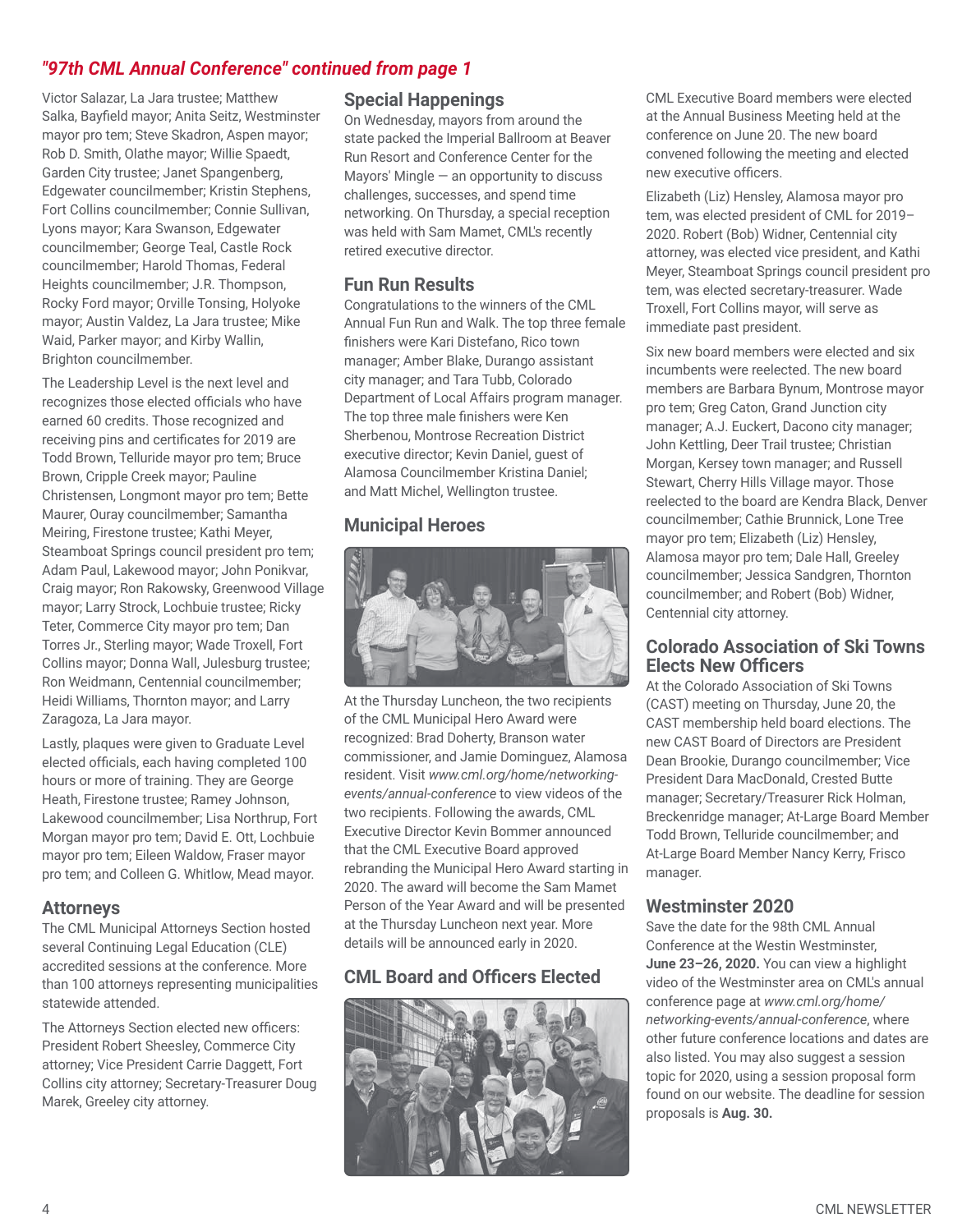## **CML Annual Conference Scrapbook**



*At the opening session, author and professional speaker Mary Kelly, PhD, discusses how to be a successful leader.*



*Recently retired CML Executive Director Sam Mamet talks with attendees at the Meeting of the Minds Luncheon.* 



*Attendees network with colleagues and refuel on delicious snacks during a session break.*



*The CML advocacy team discusses the 2019 legislative session with attendees.*



*Gov. Jared Polis (right) chats with attendees about issues affecting Colorado at the Thursday Luncheon.*



*Fun Run/Walk winners were Kari Distefano, Rico town manager, and Ken Sherbenou, Montrose Recreation District executive director.*

## **Sponsors of the 97th CML Annual Conference**



CML thanks the Town of Breckenridge and all of its sponsors of the 97th CML Annual Conference!

Diamond sponsors: CIRSA and Xcel Energy.

Platinum sponsors: CCOERA — Colorado Retirement Association, Cigna, Swire Coca-Cola USA, and Walmart.

Gold sponsors: Ameresco, CEBT, Colorado Beverage Association, Colorado PERA, Colorado Statewide Internet Portal Authority, CRL Associates, Fairfield and Woods PC, and KeyBanc Capital Markets.

Silver sponsors: AARP, ACM LLP, AM Signal Inc., American Fidelity, AXA, BNSF Railway, Bohannan Huston Inc., Carrothers Construction Co. LLC, CGI Communications Inc., Charles Abbott Associates Inc., Colorado Barricade, Colorado Chapter of



the International Code Council, Colorado Code Consulting LLC, Colorado Housing and Finance Authority, Colorado Oil and Gas Association, Colorado Water Conservation Board, Colorado Water Resources & Power Development Authority, Columbia Southern University, CPS HR Consulting, Design Concepts, Ehlers, Geo.works International Inc., GovHR USA, HdL Companies, Honeywell, HR Green Inc., ICMA-RC, JVA Inc., KLJ, KRW Associates LLC, Linebarger Gogan Blair & Sampson LLP, Magellan Strategies, Mountain States Lighting, municode, National Research Center, NMPP Energy, Ramey Environmental, Republic Services, RubinBrown LLP, SAFEbuilt, SGM, Souder, Miller & Associates, State of Colorado Address Confidentiality Program, The Playwell Group Inc., Ulteig, United Power, University of Colorado Denver School



of Public Affairs, ViewPoint Cloud, Vortex Aquatic Structures, and Waste Management.

Bronze sponsors: CliftonLarsonAllen LLP, Anderson Hallas Architects PC, BKD CPAs & Advisors, Black Hills Energy, Butler Snow LLP, Charter Communications, Employers Council, Garfield & Hecht PC, Hilltop Securities, Hoffmann Parker Wilson & Carberry PC, Jacobs, Kissinger & Fellman PC, Krob Law Office LLC, McKinstry, Michow Cox & McAskin LLP, Midstate Energy, Motorola Solutions, Murray Dahl Beery & Renaud LLP, Olsson, Piper Jaffray & Co., Plante Moran, RDG Planning & Design, RG and Associates LLC, Stifel, The Neenan Company, Vanir Construction Management Inc., Wember Inc., Widner Juran LLP, and Williamson & Hayashi LLC.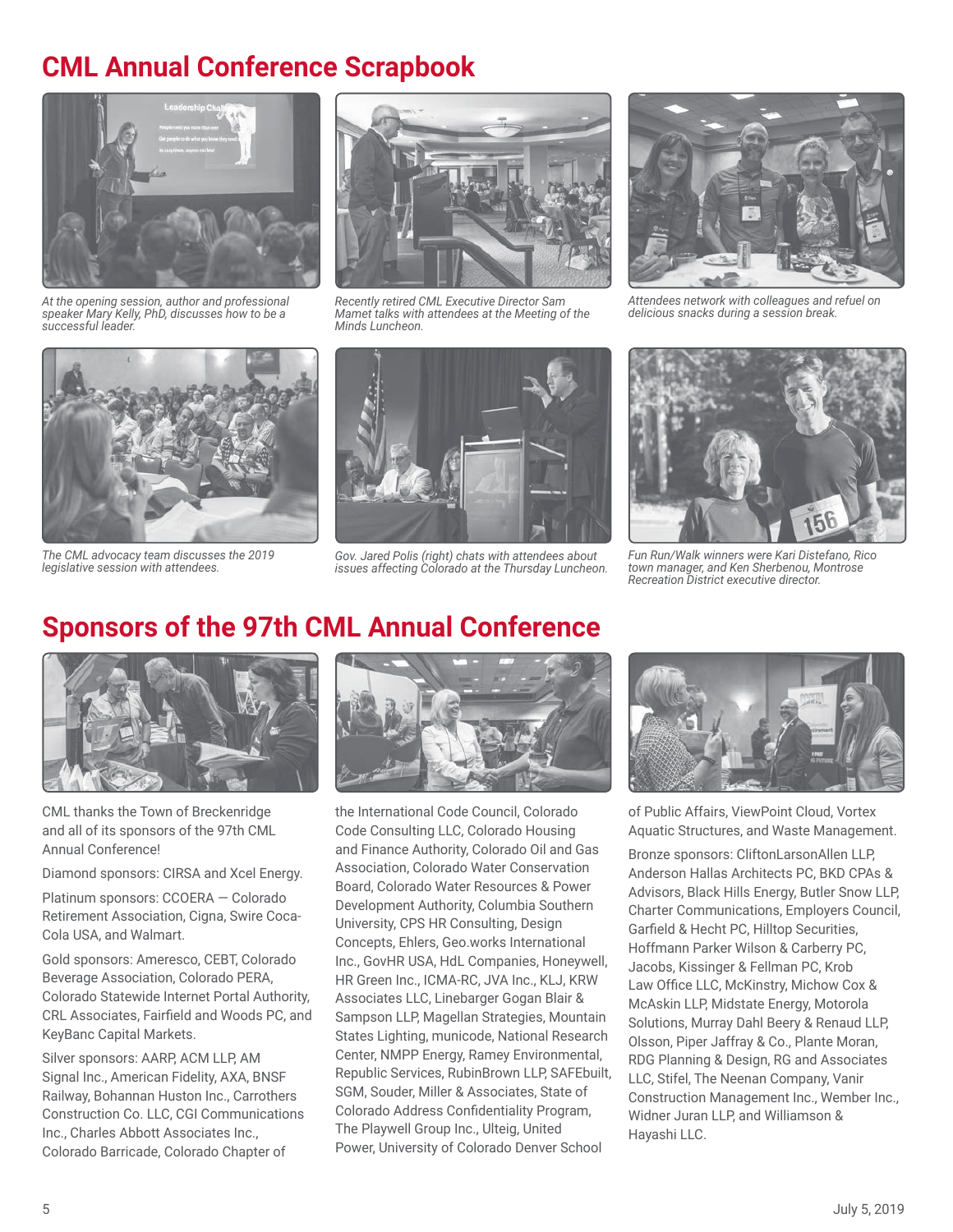## **Bipartisan Election Advisory Commission Reconvenes**

The Bipartisan Election Advisory Commission reconvened to discuss the implementation of 2019 elections legislation and preparations for the 2019 and 2020 elections. The commission's purpose is to make recommendations to the Secretary of State regarding the development and implementation of best practices, administrative rules, and legislation.

Among the members of the commission is Karen Goldman, CML Municipal Clerk Advisor Program (a partnership with CIRSA and Colorado Municipal Clerks Association) consultant and former Aurora deputy clerk.

The members of the commission are (listed in alphabetical order):

Pam Anderson, Colorado County Clerks Association; Kelly Byrne, America Votes; Judd Choate, Colorado Department of State; Jennifer Flanagan, Deputy Secretary of State; Karen Goldman, Colorado Municipal League; Senator Julie Gonzales; Amanda Gonzalez, Colorado Common Cause; Dusti Gurule, COLOR; Jennifer Levin, Disability Law Colorado; Representative Susan Lontine; Rosemary Lytle, NAACP; Chris Murray, Colorado Republican Party; Tiffany Parker, La Plata County Clerk; Representative Janice Rich; Patty Salazar, Department of Regulatory Agencies; Lizzy Stephan, New Era Colorado; Senator Jack Tate; Martha Tierney, Colorado Democratic Party; Michael Valdez, Special District Association; Janice Vos Caudill, Pitkin County Clerk

The Bipartisan Election Advisory Commission was first established in 2016. More information about the commission, its members, and their meetings can be found at *www.sos.state.co.us/pubs/elections/ LawsRules/advisoryCommittee.html.*

## **State Revolving Fund Annual Eligibility Survey**

The deadline to complete the State Revolving Fund Annual Eligibility Survey has been extended to **July 15.**

Colorado's State Revolving Fund (SRF) drinking water and wastewater programs provide affordable financial assistance in the form of grants and loans for both design and construction of water and sewer capital infrastructure improvement needs throughout the State of Colorado. Eligibility

to secure SRF funding begins with filling out this survey.

The survey can be completed through the Colorado Environmental Online Services (CEOS) system. CEOS has been developed for regulated communities, providing an online portal where various submittal forms can be accessed, completed, and submitted electronically to the Colorado Department of Public Health and Environment (CDPHE).

For more information please visit the Water Quality Control Division's Grants & Loans Unit website where more information as well as downloadable survey instructions and CEOS user account setup instructions can be found on the Grants & Loans Unit website at *www.colorado.gov/pacific/cdphe/wqeligibility-survey* or the CEOS login page at *ceos.colorado.gov/CO/CEOS/Public.*

## **Commission Seeks Applications for Fifth Commissioner**

The Colorado Independent Ethics Commission (IEC) seeks applications from local government officials or employees to fill a vacancy on the Commission beginning in July, 2019. The appointment of a volunteer commissioner will be for a four-year term.

Created by Amendment 41— now codified under Article XXIX of the Colorado Constitution  $-$  the IEC hears ethics complaints and issues opinions related to ethics issues. For more information about the IEC, please visit *www.colorado.gov/iec*. Interested applicants may submit a resume and/or curriculum vitae (CV) by email to iecinfo@state.co.us. Questions may be directed to IEC Executive Director Dino Ioannides, at 720-625-5697 or iecinfo@state.co.us.

## **Renewable/Clean Energy Challenge Grant Program**

In an effort to reach Colorado's 2040 100 percent renewable energy goal, the Colorado Department of Local Affairs (DOLA) has launched a catalytic Renewable/Clean Energy Challenge grant program. A total of \$12 million in Energy Impact Assistance (EIA) grant funds has been earmarked to assist local governments in achieving this  $goal - $2$  million for planning efforts and the remaining \$10 million for implementation and infrastructure. Projects funded through this program should be focused on energy efficiency, energy conservation, renewable energy or supporting innovations in renewable energy.

Beginning on July 1 through Aug. 1, 2019 municipalities may apply for grants for planning and implementation projects.

Funding decisions for planning grants will be made in November 2019.

Letters of inquiry for implementation projects will be due Sept. 1, 2019.

Invited applicants will submit applications by Dec. 1, 2019. Funding decisions will be made in March 2020.

For more information about the grant program DOLA Regional Managers (*bit.ly/2IU5Kcm*) should be contacted.

### **CEO Seeks Local Government Policy Analyst**

The Colorado Energy Office (CEO) is seeking an experienced Sr. Local Government Policy Analyst to join its Policy and Regulatory Affairs team. The successful candidate will serve as the CEO primary point of contact for Colorado's local governments and is responsible for managing relationships with municipalities, counties, and community groups.

To view the full job announcement visit *bit.ly/2KPYSPk.* To apply online by **July 16,** visit *www.colorado.gov/jobs*.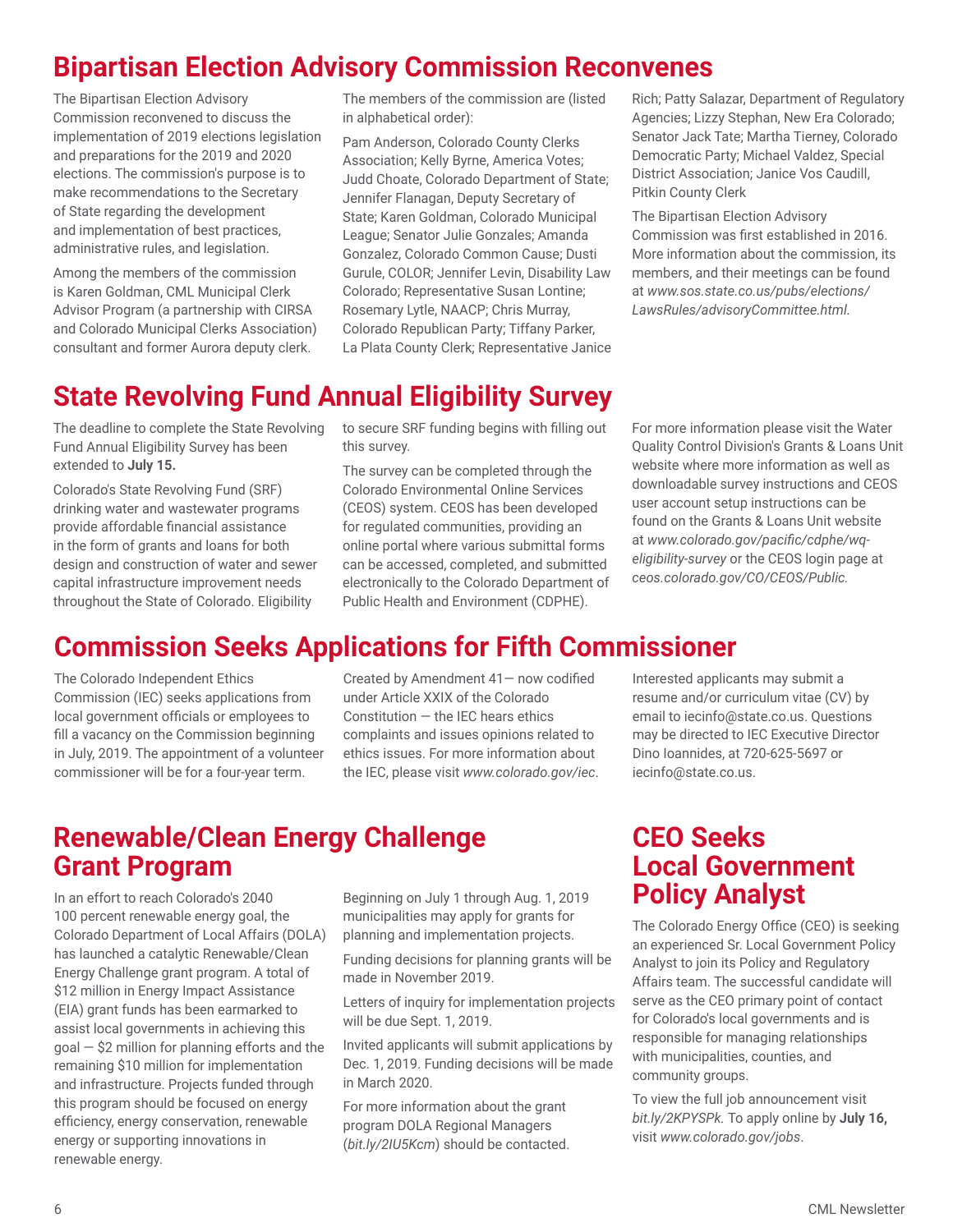## **CML Releases Updated Annexation in Colorado Publication**

Municipal annexation is a relatively technical process, and a recently updated CML publication, *Annexation in Colorado*, explains the relevant details for attorneys and nonattorneys alike. The 2019 edition has been updated by attorney Jerry Dahl, Murray Dahl Beery and Renaud, who is the foremost expert on the topic in the state. CML Executive Board Vice-President Robert Widner, Widner Juran LLP, and Judy Schmidt, Fort Collins

## **CML Executive Board Meets**

The CML Executive Board met after the Annual Business Meeting on June 20 at the CML Annual Conference. During the meeting, the board:

• elected Alamosa Mayor Pro Tem Elizabeth (Liz) Hensley as president, Centennial City Attorney Robert (Bob) Widner as vice president, and Steamboat Springs Council President Pro Tem Kathi Meyer as secretary-treasurer. Fort Collins Mayor Wade Troxell will stay on and serve as immediate past president;

City Attorney's Office, provided essential commentary and editorial assistance.

While the publication should not be taken as legal advice, we here at CML believe you will find it to be a valuable resource, including the updated appendices, with refreshed sample documents.

One copy of the publication was sent to all member municipalities. Additional printed copies of Annexation in Colorado may be ordered from CML at *www.cml.org*. The publication may also be downloaded in PDF format.

CML continues to produce reference guides and best practices publications addressing key issues facing Colorado municipalities. For a complete list of CML publications visit *www.cml.org*.

- approved various banking resolutions and updating signatures on CML accounts;
- heard a report on reconstituting the board's Budget, Audit, and Management (BAM) Committee;
- heard a six-month assessment of CML operations from Kevin Bommer, executive director;
- approved requests for support positions on fall ballot measures Proposition CC and Proposition DD, both referred to the ballot by the General Assembly;
- heard a brief update on the upcoming board retreat in Alamosa, and; • scheduled future board meetings

The next CML Executive Board meeting will take place on **Sept. 20** at CML, 1144 Sherman Street, Denver. Board agendas and minutes are available online at *www.cml.org/utility-pages/ about-cml/Executive-Board.* 

## **Research Corner: Employer Costs for Employee Compensation**

*By Melissa Mata, CML municipal research analyst*

The Bureau of Labor Statistics released its quarterly update of employer costs for employee compensation, reflecting March 2019 numbers. Nationwide, state and local government worker compensation costs for employers averaged \$50.89 per hour worked, of which wages and salaries accounted for \$31.75 (or 62.4 percent) and benefits costs for \$19.14 (37.6 percent). This compares to private employer compensation costs of \$34.59 per hour worked, of which wages and salaries accounted for \$24.17 per hour worked (70.1 percent) and benefits for \$10.33 (29.9 percent).

For the full press release, please visit *www.bls.gov/news.release/pdf/ecec.pdf.*